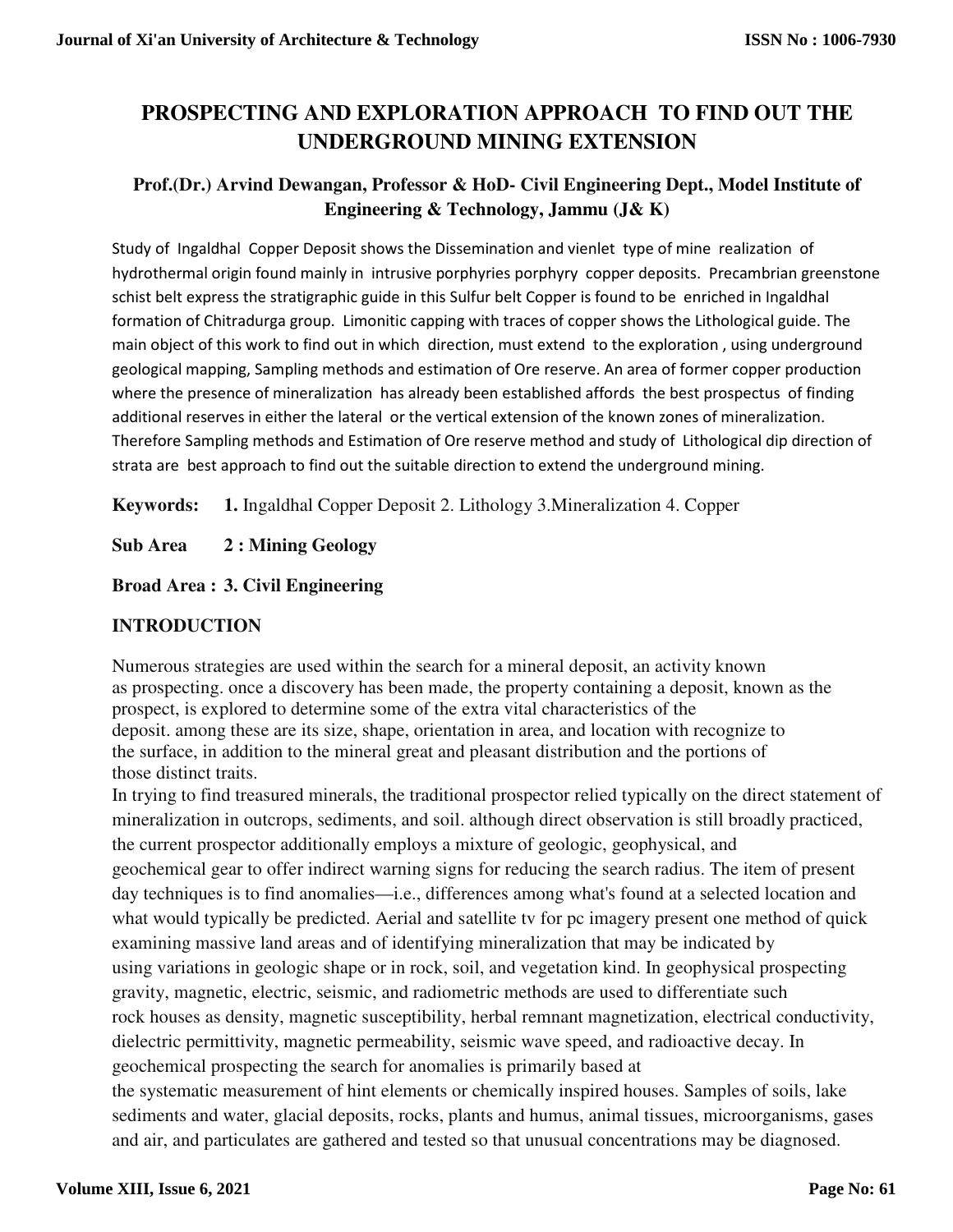#### **Journal of Xi'an University of Architecture & Technology**

On the basis of such research, some of potentialities are identified. The most promising of those becomes the focal point of a field exploration program. several exploration strategies are used, relying on the sort of deposit and its proximity to the floor. while the pinnacle of a deposit intersects the floor, or outcrops, shallow trenches may be excavated with a bulldozer or backhoe. Trenching affords accurate near-surface statistics and the possibility of collecting samples of big quantity for checking out. The technique is obviously confined to the slicing depth of the device concerned. every now and then special drifts are driven which will explore a deposit, however this is a very costly and time-eating exercise. In preferred, the cause of driving such drifts is to offer drilling web sites from which a massive extent can be explored and a threedimensional model of the capacity ore frame evolved. old shafts and drifts regularly offer a treasured and handy way of sampling existing reserves and exploring extensions. Ingaldal copper mine is situated near Bangalore-Bombay National Highway at about 6 Kms from Chitradurga town (Karnataka State). The proposal is . The latitude and longitude of the site are as follows

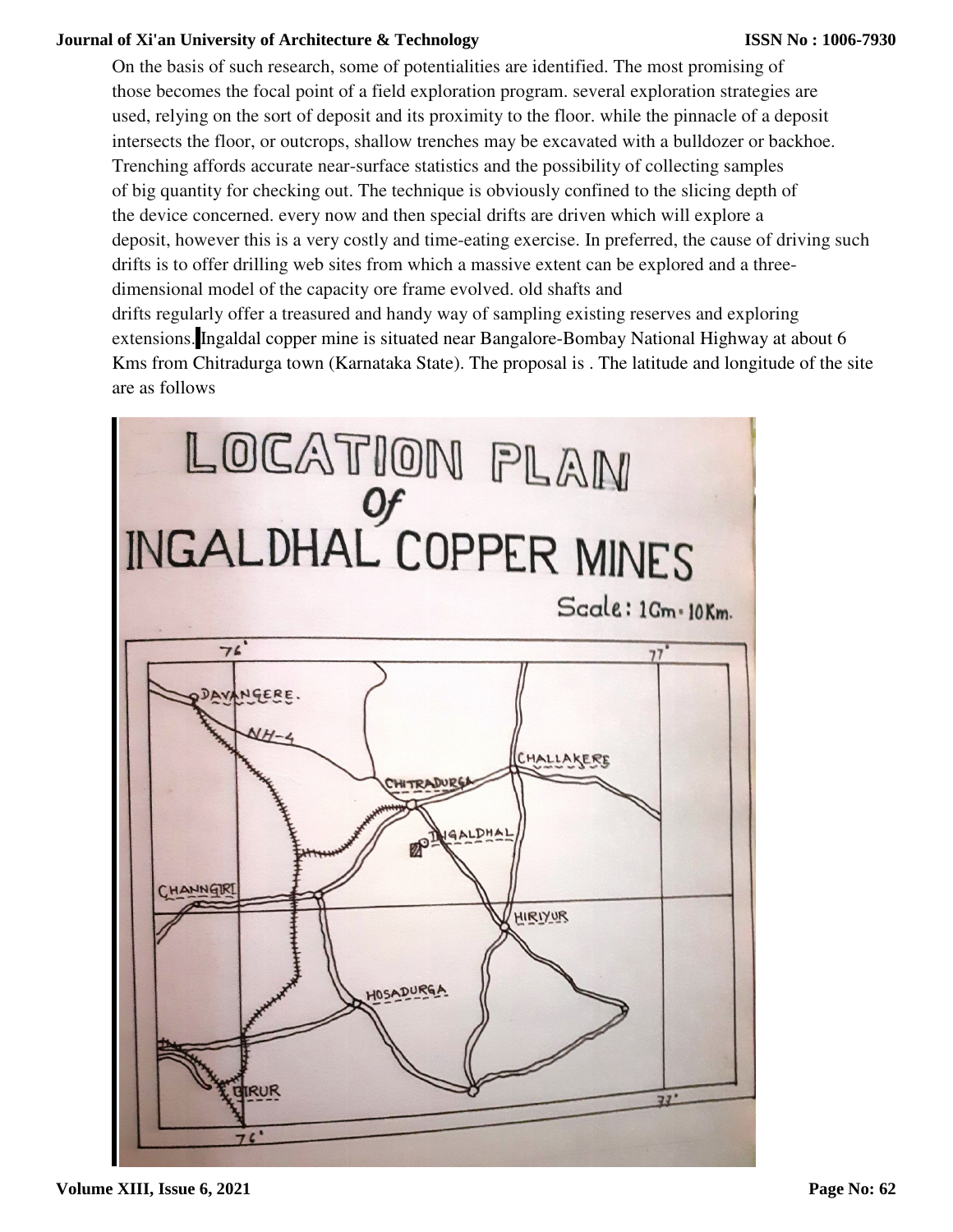#### **Journal of Xi'an University of Architecture & Technology**

Typically, core holes are drilled in a extra or less ordinary sample, and the places of the holes are plotted on plan maps. so one can visualize how the deposit appears at intensity, holes are also plotted alongside a series of vertical planes called sections. The geologist then examines every phase and, on the basis of data gathered from the maps and center logs in addition to his knowledge of the structures gift, fills inside the areas mendacity between holes and among planes. This approach of constructing an ore frame is widely used in which the boundaries between ore and waste are sharp and where medium to small deposits are mined via underground techniques, however, within the case of huge deposits mined through open-pit strategies, it has largely been replaced by using the use of block models.

#### **LITERATURE REVIEW :**

**Arvind Dewangan**, **Dr. P.K. Rhode and Dr. P.K. Shrivastava,** Crimson- mattress deposits purplebed deposits are named, glaringly so, due to their purple coloration, which is the result of oxidation of the rocks after publicity to the surroundings. There are wonderful kinds of purple-mattress deposits, volcanic and sedimentary. The volcanic range is of greater monetary significance than the sedimentary; however, in this article we will keep our recognition on the sedimentary range. Sedimentary red-mattress deposits are incredibly small, and as a end result are hardly ever mined.

#### **FORMATION & OCCURANCE**

Minerals form in all geologic environments and as a result underneath a extensive range of chemical and bodily conditions, including varying temperature and stress. The 4 most important categories of mineral formation are: (1) igneous, or magmatic, in which minerals crystallize from a melt, (2) sedimentary, in which minerals are the end result of sedimentation,

a manner whose uncooked materials are debris from other rocks which have undergone weathering or erosion, (three) metamorphic, wherein new minerals shape at the price of in advance ones as a result of the outcomes of changing—normally growing—temperature

or strain or each on some present rock type, and (four) hydrothermal, wherein minerals are chemically induced from hot solutions inside Earth. the primary three strategies typically cause kinds of rocks in which exclusive mineral grains are carefully intergrown in an interlocking cloth. Hydrothermal solutions, and even solutions at very low temperatures (e.g.,

groundwater), tend to comply with fracture zones in rocks that could provide open areas for the chemical precipitation of minerals from solution. it is from such

open areas, partially stuffed by minerals deposited from solutions, that most of the astounding mineral specimens had been accrued.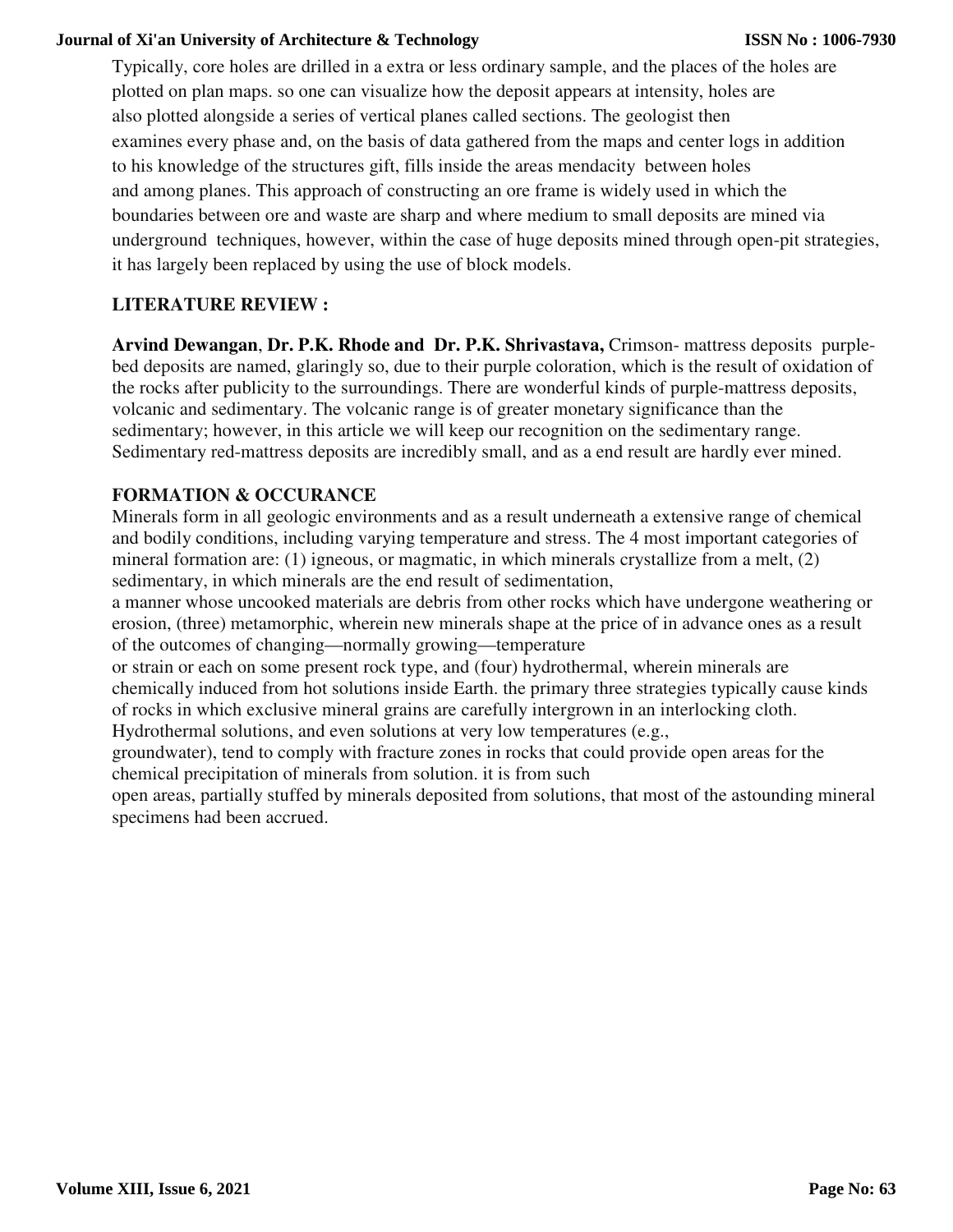**DEVELOPMENT OF COPPER ZONE** 



## BELLIGUDA HILL-INGALDHAL –CHITRADURGA(Karnataka)

Copper bearing sandstones and shales Copper may be deposited in sandstones and shales from the precipitation of metals from fluids circulating inside the host rock. Geologists' have differing evaluations as to whether this usually happens on the time the host rocks had been deposited or later on, however each colleges of concept agree that the minerals have been deposited when the fluids reached a "chemical entice", an area wherein the chemistry of the rock modified in a way that made it impossible for the metals to remain in solution.

## **METHODOLOGY**

Mineral deposits have special shapes, relying on how they had been deposited. The maximum common form is tabular, with the mineral deposit lying as a filling between more or much less parallel layers of rock. The orientation of such an ore frame can be described by using its dip (the angle that it makes with the horizontal) and its strike (the location it takes with admire to the 4 factors of the compass). Rock lying above the ore body is referred to as the putting wall, and rock placed below the ore body is referred to as the footwall.

The most broadly used exploration approach is the drilling of probe holes. in this exercise a drill with a diamond-tipped bit cuts a slender kerf of rock, extracting intact a cylindrical center of rock in the centre (see center sampling). these center holes may be loads or even thousands of metres in length; the most not unusual diameter is ready 50 mm (2 inches). The cores are positioned in unique center containers inside the order wherein they have been removed from the hole. Geologists then carefully describe, or log, the core so that it will determine the place and forms of rock and mineral gift; the exceptional structural functions consisting of joints, faults, and bedding planes; and the power of the rock fabric. Cores are frequently break up lengthwise, with one half being despatched to a laboratory in order that the grade, or content, of mineralization may be determined.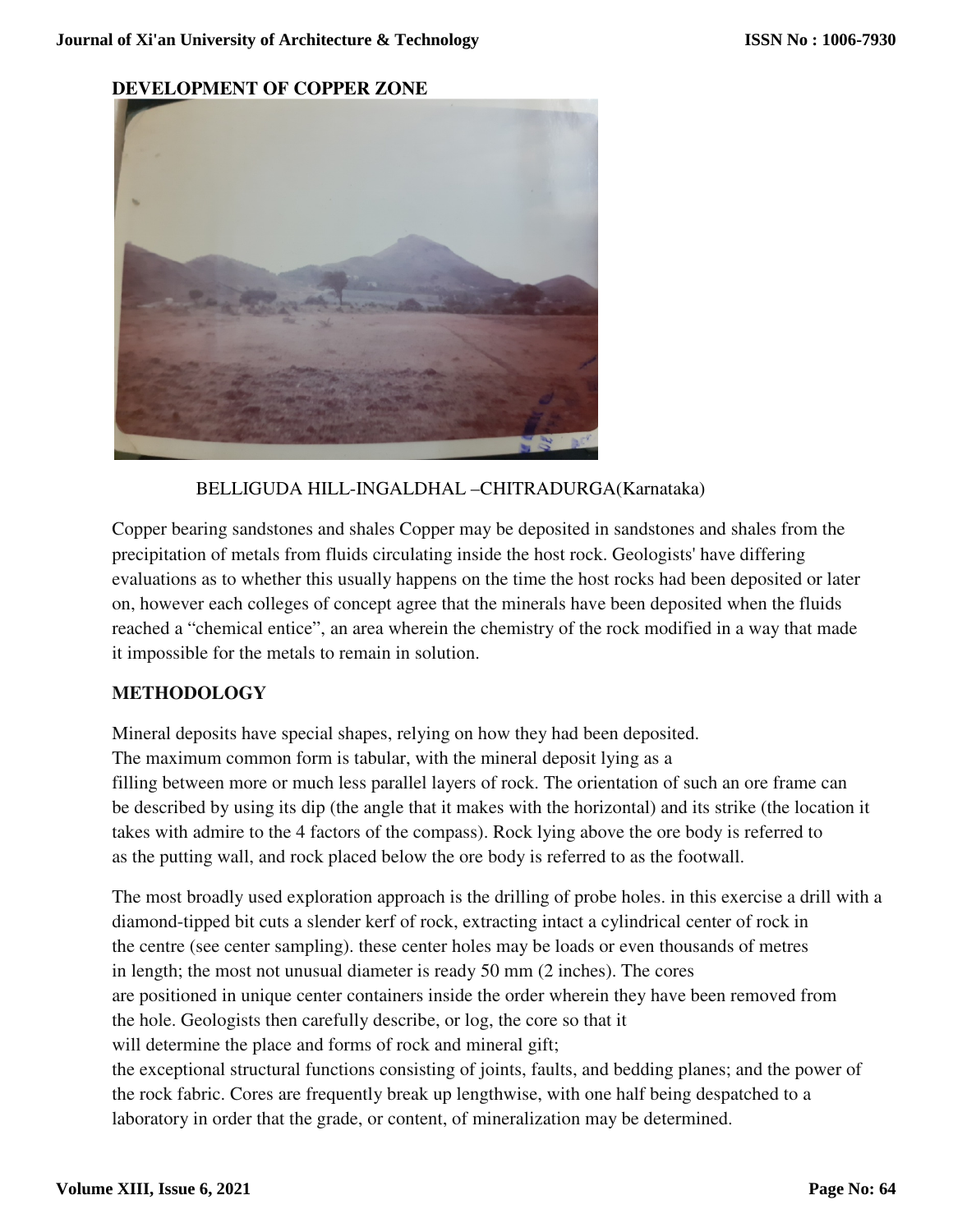## DELINEATION

Usually, core holes are drilled in a greater or much less everyday pattern, and the locations of the holes are plotted on plan maps. to be able to visualize how the deposit seems at intensity, holes also are plotted along a series of vertical planes known as sections. The geologist then examines every section and, on the premise of statistics gathered from the maps and middle logs in addition to his information of the systems present, fills in the regions lying between holes and among planes. This approach of building an ore body is widely used in which the limits among ore and waste are sharp and wherein medium to small deposits are mined by way of underground strategies, but, inside the case of huge deposits mined by means of open-pit methods, it has largely been replaced by means of using block fashions.

#### **The primary methods used to extract minerals from the ground are:**

- Surface (open pit) mining.
- Placer mining
- Underground mining.

It has been envisioned that greater than two-thirds of the arena's every year mineral production is extracted through floor mining. There are numerous forms of floor mining, however the 3 maximum common are open-pit mining, strip mining, and quarrying. these differ from each other within the mine geometries created, the techniques used, and the minerals produced. Open-pit mining often (but not constantly) results in a massive hollow, or pit, being fashioned inside the system of extracting a mineral. it could additionally result in a part of a hilltop being removed. In strip mining an extended, slender strip of mineral is uncovered with the aid of a dragline, big shovel, or comparable type of excavator. After the mineral has been removed, an adjacent strip is exposed and its overlying waste fabric deposited within the excavation of the first strip. There are types of quarrying. there's the extraction of decorative stone blocks of specific shade and pleasant—an operation requiring special and luxurious production methods. similarly, the time period quarrying has been applied to the healing of sand, gravel, and overwhelmed stone for the production of street base, cement, concrete, and macadam. but, for the reason that practices accompanied in those operations are much like the ones of open-pit mines, the dialogue of quarrying here is limited to the excavation of ornamental stone. conditions important for the formation of hydrothermal mineral deposits include (1) presence of hot water to dissolve and shipping minerals, (2) presence of interconnected openings in the rock to allow the solutions to move, (3) availability of websites for the deposits, and (four) chemical response.

The Ingaldal Mine is an underground mine so that it will be worked the use of the present antique openings. The method of mining could be –shrinkage Stoping and overhand stoping by means of reduce and fill technique when you consider that back filling of the stopes will be constantly achieved, the vicinity of the beneficiation plant is at crucial Block.

The copper bearing ore will b treated in beneficiation plant with gravity separation, floatation, and improving copper. The beneficiation plant is positioned inside the (relevant Block) the company and is an intergral part of the mines. The life of the mine with proposed manufacturing can be four years. but, after the proposed exploration, the reserves function might be reviewed and consequently the lifestyles of the mine may be recalculated.

Information of waste generated and it's control/backfilling if any.

**Waste rock generated at some point of mine development can be used for stope filling.** details of water requirement and it's approval from Water Authority, if any. **the whole fresh water requirement for the undertaking is envisioned as 50 KLD.**